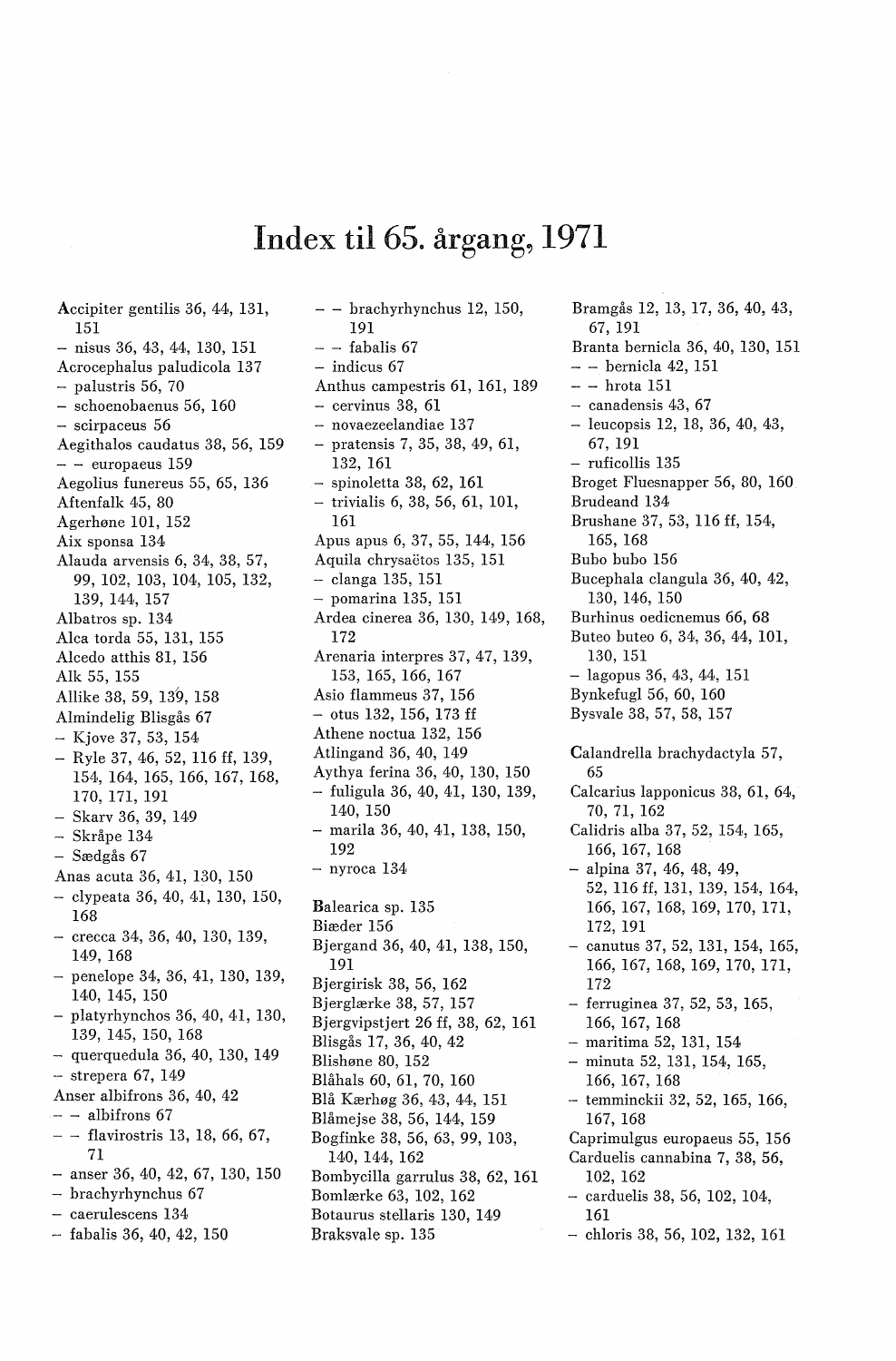$-$  flammea 63, 162 - flammea exilipes 63, 65  $-$  flavirostris 38, 56, 162 - hornemanni 138  $-$  spinus 38, 62, 161 Carpodacus erythrinus 138 Cepphus grylle 55, 155, 192 Certhia familiaris 159 Charadrius alexandrinus 47, 121, 131, 153, 166, 167, 172 - dubius 37, 47, 131, 153, 166, 189  $-$  - euraricus 166 - hiaticula 37, 46, 47, 131, 139, 153, 165, 166, 167 - - hiaticula 47  $-$  - tundrae 47 Chlidonias niger 37, 46, 53, 75, 131, 169 Chloris chloris 144 Ciconia alba 169 - ciconia 149 - nigra 149 Cinclus cinclus 59, 159 Circaetus gallicus 135 Circus aeruginosus 36, 43, 44, 131, 151, 169  $-$  cyaneus 36, 43, 44, 151 - pygargus37,45, 151, 169 Clangula hyemalis 40, 80, 130, 145, 150, 191 Coccothraustes coccothraustes 38, 78, 132, 161 Colinus virginianus 131 Columba oenas 37, 55, 132, 155 - palumbus 6, 37, 55, 101, 132, 139, 140, 145, 156 Corvus corax 137  $-$  cornix 144 - corone 6, 58, 132  $-$  - cornix 38, 101, 157  $- -$  corone 38, 58, 157 - frugilegus 38, 59, 132, 158 - monedula 7, 38, 59, 132, 139, 140, 158 - - soemmerringii 137 Coturnix coturnix 131, 152 Crex crex 81, 152 Cuculus canorus 37, 55, 156 Cygnus bewickii 151 - columbianus 35, 36, 40, 43 - cygnus 36, 40, 43, 151 - olor 34, 36, 43, 89 ff, 151 Damklire 135 Delichon urbica 38, 57, 157 Dendrocopos major 72, 80, 132,

157

 $-$  medius 72, 73  $-$  minor 69, 72, 78, 80, 157  $-$  - minor 80 Digesmutte 38, 56, 60 Digesvale 38, 57, 58, 75, 157 Diomedea chrysostoma 134 - melanophrys 134, 139  $-$  sp. 139 Dobbeltbekkasin 37, 50, 153, 165, 166, 190 Dompap 38, 56, 144, 162 Dryocopus martius 55, 69 Duehøg 36, 44, 151 Dværgfalk 37, 43, 45, 139, 152 Dværghejre 134 Dværgmåge 46, 53, 69, 75, 154, 169 Dværgryle 52, 154, 165, 168 Dværgterne 37, 46, 155 Ederfugl 34, 35, 36, 40, 41, 42, 80, 145, 146, 150, 168, 191 Egretta garzetta 134 Emberiza calandra 63, 102, 103, 104, 162 - citrinella 38, 99, 102, 103, 104, 105, 132, 144, 162, 179 ff - hortulana 56, 63, 70, 77 - melanocephala 138, 139 schoeniclus 35, 38, 63, 104, 162 Engpiber 35, 36, 38, 56, 61, 161 Engsnarre 81, 152 Enkeltbekkasin 32, 50, 81, 153 Eremophila alpestris 38, 57, 157 Erithacus rubecula 8, 56, 102, 104, 105, 132, 144, 160 Eudromias morinellus 135 Falco columbarius 37, 43, 45, 139, 152 - peregrinus 37, 44, 45, 152 - rusticolus candicans 191 subbuteo 37, 43, 45, 80, 152 - tinnunculus 37, 43, 45, 131, 152, 169  $-$  vespertinus 45, 65, 80 Ficedula albicollis 137 Fiskehejre 36, 149 Fiskeørn 37, 43, 45, 152, 169 Fjordterne 37, 54, 55, 146, 155

Flamingo 67, 149 Flodsanger 137

Fløjlsand 36, 40, 41, 146, 150 Fratercula arctica 136, 155 Fringilla coelebs 38, 56, 63, 99,

162 - montifringilla 6, 38, 56, 63, 132, 144, 162  $-$  sp. 34 Fuglekonge 38, 56, 70, 160 Fuglekongesanger 66, 70 Fulica atra 80, 131, 152 Fulmarus glacialis 18, 66, 80, 149, 192  $-$  - audoboni 80  $-$  - glacialis 12 Galerida cristata 157 Gallinago gallinago 37, 50, 131, 153, 165, 166, 167, 170 - media 135, 190 Gallinula chloropus 131, 152 Garrulus glandarius 132, 158 Gavia adamsii 134, 135 - arctica 36, 39, 148 - immer 134, 148 - stellata 18, 39, 148  $-$  - stellata  $12$ Gelochelidon nilotica 37, 54, 65, 136, 155, 169 Glareola nordmanni 75 - pratincola 75  $-$  sp. 135 Glente 68 Gransanger 56, 139, 160 Gravand 36, 40, 42, 93,150, 168 Grus grus 37, 45, 152, 169 Græshoppesanger 70 Grønbenet Rørhøne 152 Grønirisk 38, 56, 144, 161 Grønlandsk Blisgås 13, 66, 67 Grønsisken 38, 62, 161, 162 Grønspætte 157 Gråand 36, 40, 41, 139, 145, 150, 168 Grå Fluesnapper 56, 78, 160 Grågås 36, 40, 42, 67, 150 Gråkrage 38, 101, 157 Gråmåge 68, 146, 154 Gråsisken 63, 162 Gråspurv 79, 139, 163 Gråstrubet Lappedykker 148 Gulbug 56, 160 Guldpirol 69 Gulspurv 38, 105, 144, 162, 179 ff Gul Vipstjert 35, 38, 56, 62, 161 Gærdesanger 56, 160 Gærdesmutte 56, 57, 105, 159 Gøg 37, 55, 156

102, 103, 104, 132, 140, 144,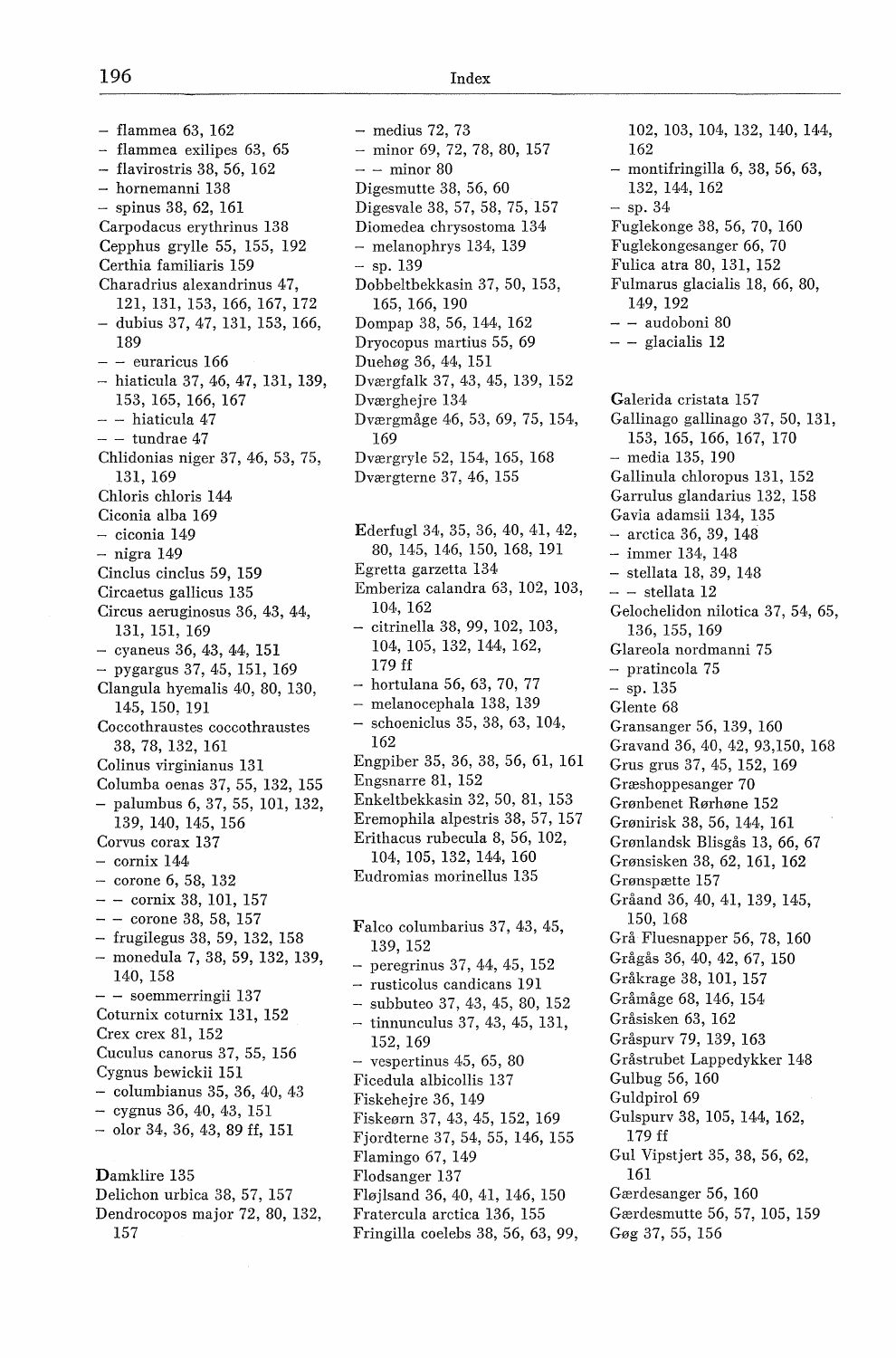Haematopus ostralegus 37, 46, 48, 131, 152, 164, 165, 166, 167, 171 Halemejse 38, 56, 159 Haliaetus albicilla 36, 44, 68, 92, 151 Halsbåndbraksvale 75 Halsbåndsallike 137 Havesanger 21, 22, 23, 24, 56, 103, 105, 160 Havlit 40, 80, 145, 146, 150, 191 Havterne 14, 18, 37, 46, 54, 55, 146, 155, 191 Havørn 36, 44, 68, 92, 151 Hedehøg 37, 45, 151, 169 Hedelærke 37, 57, 64, 157 Hejre 168, 171 Himantopus himantopus 136 Hippolais icterina 56, 102, 104, 160 Hirundo rustica 38, 57, 75, 102, 104, 132, 157 Hjejle 37, 46, 47, 153, 165, 166, 189 Hortulan 56, 63, 70, 77 Huldue 37, 55, 155 Husskade 98, 158 Husrødstjert 60, 69 Hvepsevåge 36, 43, 44, 80, 151 Hvidbrynet Løvsanger 137 Hvidbrystet Præstekrave 47, 121, 153, 166, 171 Hvidhalset Fluesnapper 137 Hvidklire 37, 51, 153, 165, 168 Hvidnæbbet Lom 134, 135 Hvidsisken 63, 138 Hvidskægget Sanger 137 Hvid Stork 149 Hvidvinget Korsnæb 81, 138 - Måge 53, 136, 146, 154 Hvid Vipstjert 35, 38, 56, 62, 101, 161 Hvidøjet And 134 Hvinand 36, 40, 42, 146, 150 Hydrobates pelagicus 134  $-$  sp. 134 Hydroprogne caspia 37, 46, 54, 69, 155 Hærfugl 136 Hættemåge 46, 75, 109 ff, 146, 154 Hætteværling 138 Indisk Gås 67 Isfugl 81, 156

Islandsk Ryle 37, 52, 154, 165, 168, 170, 171

Islom 134, 148 Ismåge 154 Ixobrychus minutus 134 Jagtfalk 191 Jernspurv 38, 56, 57, 61, 160 Jynx torquilla 56, 157 Kanadagås 43, 67 Karmindompap 138 Kirkeugle 156 Klyde 37, 53, 116 ff, 154, 164, 165, 168, 170, 171 Knarand 67, 149 Knopsvane 34, 36, 40, 43, 89 ff, 151 Knortegås 36, 40, 42, 151 Kongeederfugl 14, 17, 18, 80 Kongeørn 135, 151 Kortnæbbet Gås 12, 67, 150, 191 - Lomvie 14, 18, 192 Korttået Lærke 57 Krage 58, 144, 145, 152 Krikand 34, 36, 40, 139, 149, 168 Krontrane 135 Krumnæbbet Ryle 37, 52, 53, 165, 168 Kvækerfinke 38, 56, 63, 144, 162 Kærløber 53, 68, 168 Kærnebider 38, 78, 161 Kærsanger 56, 70

Landsvale 38, 57, 58, 75, 157 Lanius collurio 8, 62, 75, 77, 161 - excubitor 38, 62, 161 - minor 137 - senator 137 Laplandsværling 38, 61, 64, 70, 162 Larus argentatus 46, 131, 154 - canus 46, 131, 146, 154 - fuscus 46, 138, 146, 154, 192 - glaucoides 53, 65, 136, 146, 154 - hyperboreus 68, 71, 146, 154 - ichthyaëtus 154 - marinus 46, 131, 154, 191 - melanocephalus 53, 65 - minimus 53 - minutus 46, 69, 75, 154, 169 - ridibundus 8, 46, 75, 109 ff, 131, 146, 154 Lille Flagspætte 69, 72, 78, 79,

80, 157

- Fluesnapper 61, 70 - Kjove 136, 138 - Kobbersneppe 37, 46, 50, 153, 164, 165, 167, 170, 171 - Korsnæb 38, 63, 81, 161, 162 - Lappedykker 39, 148 - Præstekrave 37, 47, 153, 166, 189 - Regnspove 153, 165 - Skallesluger 40, 150 - Skrigeørn 135, 151 - Stormsvale 134 Limicola falcinellus 53, 68, 167 - - falcinellus 168 Limnocryptes minimus 32, 50, 81, 131, 153 Limosa lapponica 37, 46, 50, 131, 153, 164, 166, 167, 169, 170, 171 - limosa 37, 50, 116 ff, 131, 139, 153, 165, 166, 167, 172 - - islandica 119 Locustella fluviatilis 137 - luscinioides 61, 65, 137 - naevia 70 Lomvie 14, 15, 55, 155 Lophortyx sp. 131 Loxia curvirostra 38, 63, 69, 81, 162 - leucoptera 81, 138 - pytyopsittacus 63, 69, 81, 162 Lullula arborea 37, 57, 157 Lunde 136, 155 Luscinia luscinia 70 - megarhynchos 137 - svecica 60, 70, 160  $-$  - cyanecula 137  $-$  - svecica 61 Lusciniola melanopogon 137 Lysbuget Knortegås 151 Lysrygget Sodfarvet Albatros 134 Lærkefalk 37, 43, 44, 45, 80, 152 Løvsanger 56, 139, 160 Låddenbenet Musvåge 151 Mallemuk 12, 17, 66, 80, 149, 192 Markpiber 61, 161, 189 Melanitta fusca 36, 40, 41, 146, 150 - nigra 40, 145, 150 Mellemflagspætte 72, 73 Mellemkjove 136, 191 Mellemskarv 40 Mergus albellus 40, 150 - merganser 36, 40, 42, 150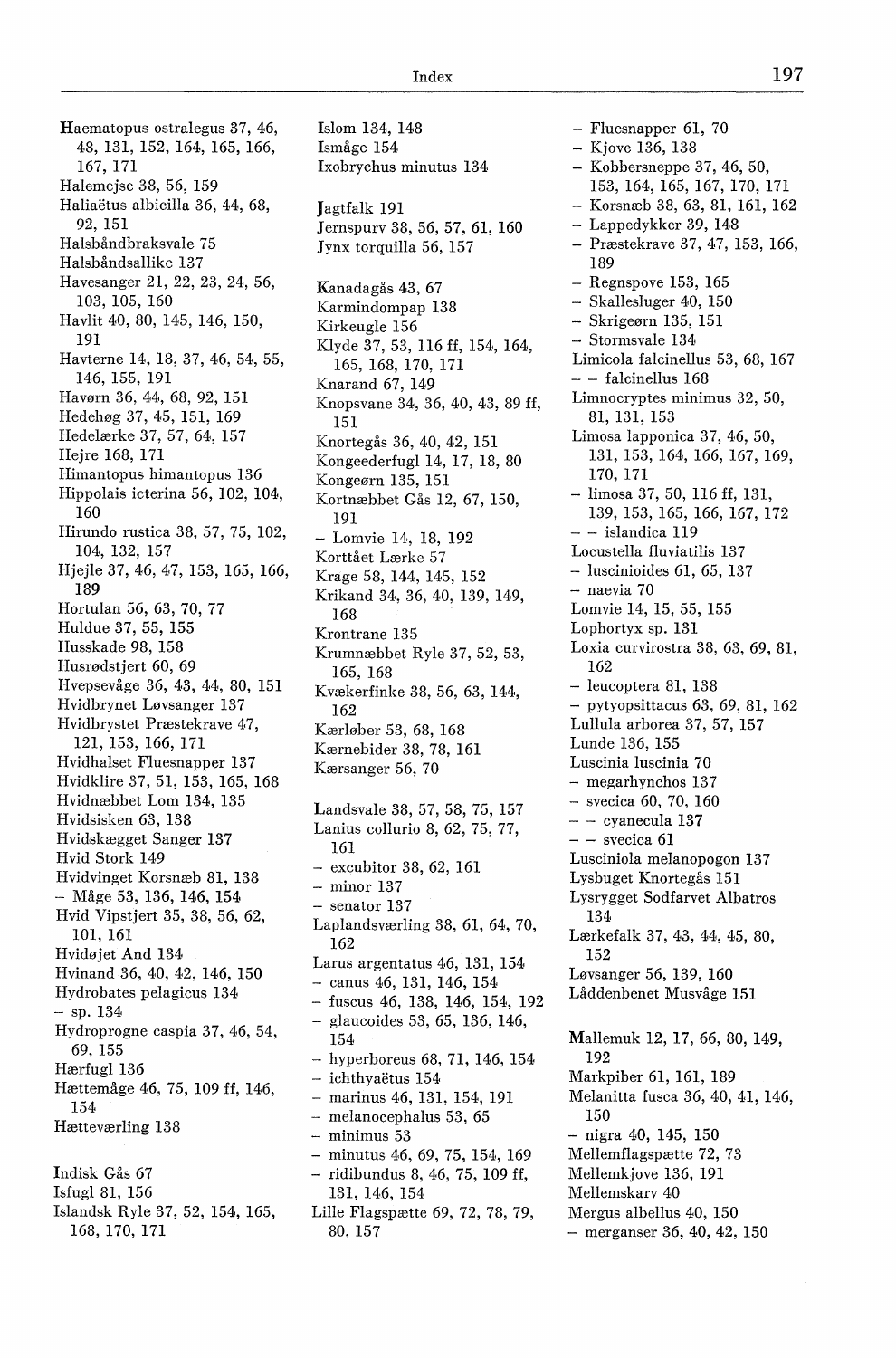$-$  serrator 34, 36, 42, 130, 139, 146, 150 Merops apiaster 156 Milvus migrans 151 - milvus 68, 151 Misteldrossel 38, 57, 59, 159 Morus bassanus 149 Mosehornugle 37, 156 Motacilla alba 35, 38, 62, 102, 132, 161  $-$  - alba 101  $-$  cinerea 26 ff, 38, 62, 161  $-$  flava 7, 35, 38, 62, 132, 161  $-$  - thunbergi 62, 161 Mudderklire 37, 46, 51, 153, 165, 167 Munk 21, 56, 160 Mursejler 37, 55, 144, 156 Muscicapa hypoleuca 56, 80, 160 - parva 61, 70 - striata 56, 78, 102, 160 Musvit 38, 56, 144, 158 Musvåge 34, 36, 43, 44, 101, 151 Mørkbuget Knortegås 151 Natravn 55, 156 Nattergal 70 Natugle 101, 156 Nordisk Lappedykker 80 Nordlig Gul Vipstjert 62 Nucifraga caryocatactes 158 Numenius arquata 37, 46, 50, 68, 119, 131, 153, 164, 166, 167, 169, 171 - phaeopus 37, 50, 153, 165, 166, 167  $-$  sp. 34 Nyctea scandiaca 156, 192 Nøddekrige 158 Oceanodroma leucorrhoa 134  $-$  sp. 134 Odinshane 53, 139 Oenanthe oenanthe 38, 49, 56, 60, 132, 159  $-$  - leucorrhoa 16, 19 Oriolus oriolus 69, 157 Otis tarda 135 Pagophila eburnea 154 Pandion haliaetus 37, 43, 45, 131, 152, 169 Panurus biarmicus 77, 78, 132 Parus ater 38, 159 - caerulus 38, 56, 102, 104, 144, 159

- cristatus 159 - major 38, 56, 102, 104, 132, 144, 158 - palustris 159 Passer domesticus 79, 104, 139, 163 - montanus 132, 163 Perdix perdix 101, 131, 152 Perleugle 55, 136 Pernis apivorus 7, 36, 44, 80, 151 Phalacrocorax carbo 36, 39, 149  $-$  - sinensis 40 Phalaropus fulicarius 136, 167, 168 - lobatus 53, 139 Phasianus colchicus 129, 131 Philomachus pugnax 37, 53, 116 ff, 131, 154, 165, 166, 167, 168 Phoebetria fusca 134 - palpebrata 134,  $-$  sp. 139 Phoenicopterus ruber 67, 149  $-$  - ruber 67 Phoenicurus ochruros 60, 69, 160 phoenicurus 8, 22, 56, 60, 102, 160 Phylloscopus collybita 56, 139, 140, 160 - inornatus 137  $-$  proregulus 66, 70, 71 - sibilatrix 56, 160 - trochilus 8, 56, 139, 140, 160 Pibeand 34, 36, 40, 41, 139, 145, 150 Pibesvane 35, 36, 40, 43, 151 Pica pica 98, 132, 158 Picoides tridactylus 73, 136 Picus viridis 157 Pirol 157 Platalea leucorodia 40, 65, 67, 71, 130, 134, 169 Plectrophenax nivalis 38, 56, 64, 70, 132, 163, 192  $-$  - nivalis 16 Plettet Rørvagtel 68, 169 Plotus alle 136, 191 Pluvialis apricaria 37, 46, 47, 131, 153, 165, 166, 167 squatarola 37, 46, 47, 131, 153, 164, 166, 167, 169, 170, 171 Podiceps auritus 80 - cristatus 39, 80, 130, 149, 189 - griseigena 130, 148 - nigricollis 148

- ruficollis 39, 130, 148 Polysticta stelleri 134 Pomeransfugl 135 Porzana porzana 68, 71, 131, 169 Prunella modularis 38, 56, 61, 102, 104, 160 Puffinus griseus 134 - puffinus 134 Pungmejse 137 Pyrrhula pyrrhula 38, 56, 102, 132, 144, 162 Quiscalus quiscula 137, 139 Rallus aquaticus 45, 131, 152 Ravn 137 Recurvirostra avosetta 37, 53, 116 ff, 131, 154, 164, 166, 167, 168, 169, 170, 171, 172 Regulus ignicapillus 61, 65, 70  $-$  regulus 8, 38, 56, 70, 160 Remiz pendulinus 137 Ride 14, 53, 74, 75, 146, 155, 192 Ringdrossel 57, 60, 159 Ringdue 37, 55, 101, 139, 145, 155, 156 Riparia riparia 38, 57, 75, 157 Rissa tridactyla 53, 74, 75, 131, 146, 155, 192 - - tridactyla 14 Rosenbrystet Tornskade 137 Rosenstær 137 Rovterne 37, 46, 54, 69, 155 Rustand 134 Rødben 37, 46, 51, 121, 153, 165, 168, 170, 171 Rød Flamingo 67  $-$  Glente 151 Rødhals 56, 57, 105, 144, 160 Rødhalset Gås 135 Rødhovedet Tornskade 137 Rødrygget Tornskade 62, 75, 76, 161 Rødstjert 21, 56, 60, 160 Rødstrubet Lom 12, 17, 39, 148 - Piber 38, 61 Rødtoppet Fuglekonge 61, 70 Rørdrum 149 Rørhøg 36, 43, 44, 151, 169 Rørsanger 56 Rørspurv 35, 38, 56, 63, 162 Råge 38, 59, 158

Sabinemåge 136 Sandløber 37, 52, 154, 165, 168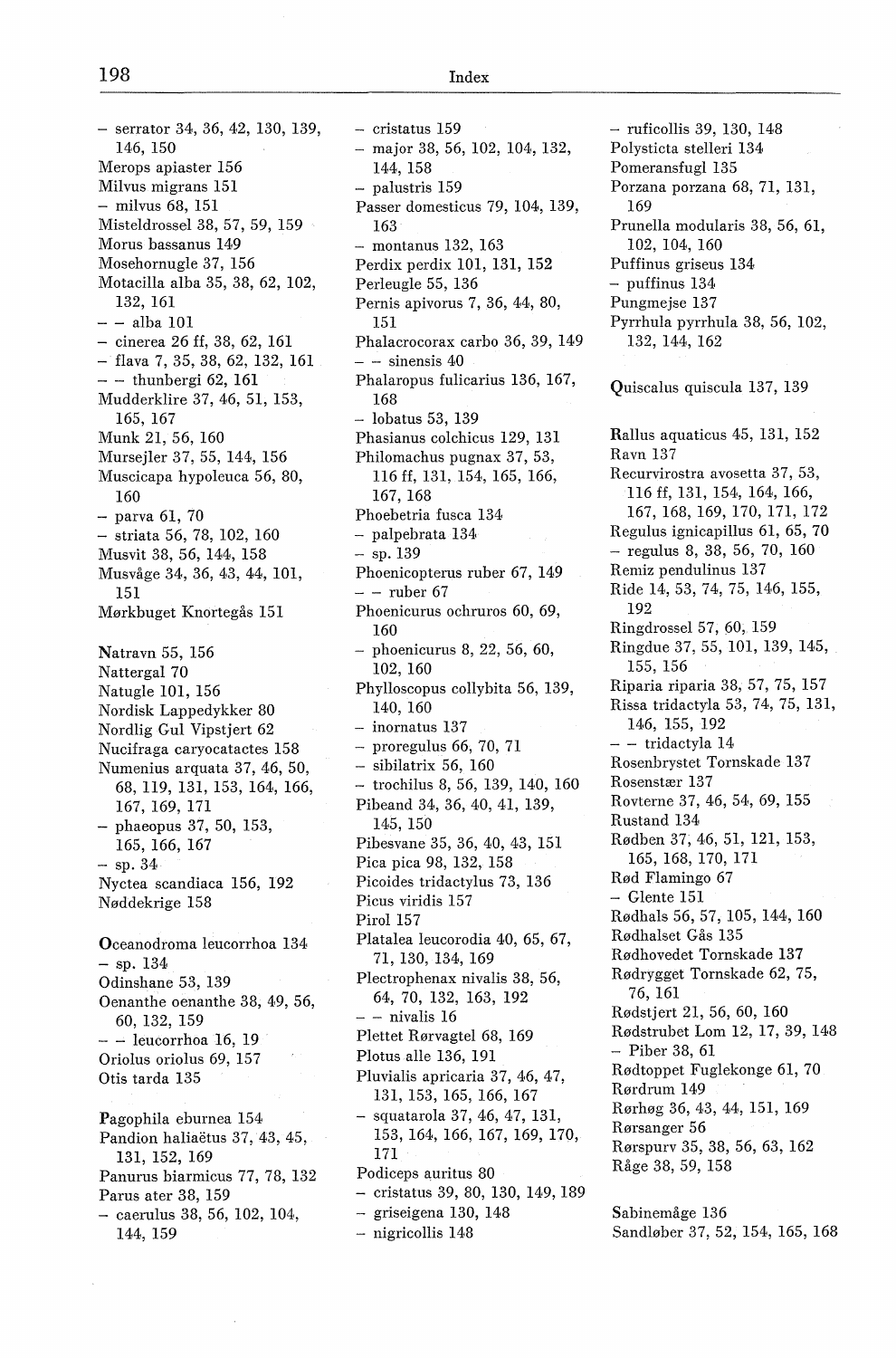Sandterne 37, 54, 136, 155, 169 Sangdrossel 38, 56, 59, 105, 159 Sanglærke 34, 35, 36, 38, 56, 57, 99, 102, 105, 139, 144, 145, 152, 157 Sangsvane 36, 40, 43, 151 Savisanger 61, 137 Saxicola rubetra 49, 56, 60, 160 - torquata 160 Scolopax rusticola 131, 153 Sildemåge 46, 138, 146, 154, 191 Silkehale 38, 62, 161 Silkehejre 134 Sitta europaea 59 - - europaea 59 Sivsanger 56, 160 Sjagger 38, 57, 59, 69, 159 Skeand 36, 40, 41, 150, 168 Skestork 40, 67, 134, 169 Skovhornugle 156, 173 ff Skovpiber 38, 56, 61 ,101, 161 Skovsanger 56, 160 Skovskade 158 Skovsneppe 153 Skovspurv 163 Skrigeørn sp. 135 Skægmejse 77, 78 Skærpiber 38, 62, 161 Slangeørn 135 Slørugle 55 Småspove 37, 50, 167 Snegås 134 Snespurv 16, 38, 56, 64, 70, 163, 192 Sneugle 156, 192 Sodfarvet Albatros 134 - Skråpe 134 Solsort 38, 56, 57, 105, 140, 159 Somateria mollissima 8, 34, 36, 41,80, 130, 145, 150, 168, 191  $-$  spectabilis 14, 18, 80 Sortand 40, 145, 146, 150 Sortbrynet Albatros 134 Sort Glente 151 Sortgrå Ryle 52, 154 Sorthalset Lappedykker 148 Sorthovedet Måge 53 Sortklire 37, 51, 153, 165, 168 Sortkrage 38, 58, 157 Sortmejse 38, 159 Sort Rødstjert 160 Sortspætte 55, 69 Sort Stork 149 Sortstrubet Bynkefugl 160  $-$  Lom 36, 39, 148

Sortterne 37, 46, 53, 54, 75, 169 Sort Trupial 137 Sortvinget Braksvale 75 Spidsand 36, 41, 150 Splitterne 37, 46, 146, 155 Spove 34 Spurvehøg 36, 43, 44, 151 Spætmejse 59 Stellersand 134 Stenpikker 16, 17, 18, 159 Stenvender 37, 47, 139, 153, 165, 166 Steppehøne 136 Stercorarius longicaudus 136, 138, 154 - parasiticus 37, 53 - pomarinus 136, 191 - skua 37, 53, 65 Sterna albifrons 37, 46, 131, 155 - hirundo 37, 54, 131, 146, 155 - paradisaea 14, 18, 37, 46, 54, 131, 146, 155, 191 - sandvicensis 37, 46, 131, 146, 155 Stillits 38, 56, 161 Stor Flagspætte 72, 73, 80, 157 - Hornugle 156 Stork 169 Storkjove 37, 53 Stor Kobbersneppe 37, 50, 116 ff, 139, 153, 165, 167 - Korsnæb 63, 81, 162 Stormmåge 46, 146, 154 Stormsvale sp. 134 Storpiber 137 Stor Præstekrave 37, 46, 47, 60, 139, 153, 165, 166 - Regnspove 119, 121, 153 - Skallesluger 36, 40, 42, 150 - Skrigeørn 151 - Sorthovedet Måge 154 Storspove 37, 46, 50, 68, 164, 165, 167 Stor Stormsvale 134 - Tornskade 38, 62, 161 Stortrappe 135 Strandhjejle 37, 46, 47, 153, 164, 165, 166, 170 Strandskade 37, 46, 152, 164, 165, 168, 170 Streptopelia decaocto 55, 102, 132, 155 - turtur 155 Strix aluco 101, 132, 156 Sturnus roseus 137 - vulgaris 3, 34, 38, 62, 79, 104, 132, 144, 161

Stylteløber 136 Stær 34 ,38, 56, 62, 79, 144, 161 Sule 149 Sumpmejse 159 Svaleklire 37, 51, 138, 139, 153, 165, 167, 168, 189 Svartbag 46, 154, 191 Sydlig Blåhals 137 - Nattergal 137 Sylvia atricapilla 22, 56, 102, 160 - borin 22, 23, 24, 56, 99, 102, 103, 104, 105, 160 - cantillans 137, 139 - carruca 160 - communis 56, 99, 102, 103, 104, 105, 160 - curruca 8, 102 - currula 56 - hortensis 103 Syrrhaptes paradoxus 136, 139 Sædgås 36, 40, 42, 150 Søkonge 136, 192 Sølvmåge 46, 54, 154, 156 Tadorna ferruginea 134 - tadorna 36, 40, 42, 93, 130, 150, 168 Taffeland 36, 40, 150 Tamarisksanger 137 Tejst 55, 155, 192

Temmincksryle 32, 52, 165, 168

Thorshane 136, 168 Tinksmed 32, 37, 46, 51, 121,

138, 139, 153, 165, 168 Toplærke 157 Topmejse 159 Toppet Lappedykker 39, 80, 149, 189

- Skallesluger 34, 36, 40, 42, 139, 146, 150 Tornirisk 38, 56, 162 Tornsanger 56, 103, 105, 160 Trane 37, 45, 152, 169 Tredækker 135, 190 Tretået Spætte 73, 136 Triel 66, 68 Tringa erythropus 37, 51, 153, 165, 166, 167, 168 - glareola 32, 37, 46, 48, 49, 51, 121, 131, 138, 139, 140, 153, 165, 166, 167, 168 - hypoleucos 37, 46, 51, 131, 153, 165, 166, 167, 169
- nebularia 37, 51, 131, 153, 165, 166, 167, 168, 169